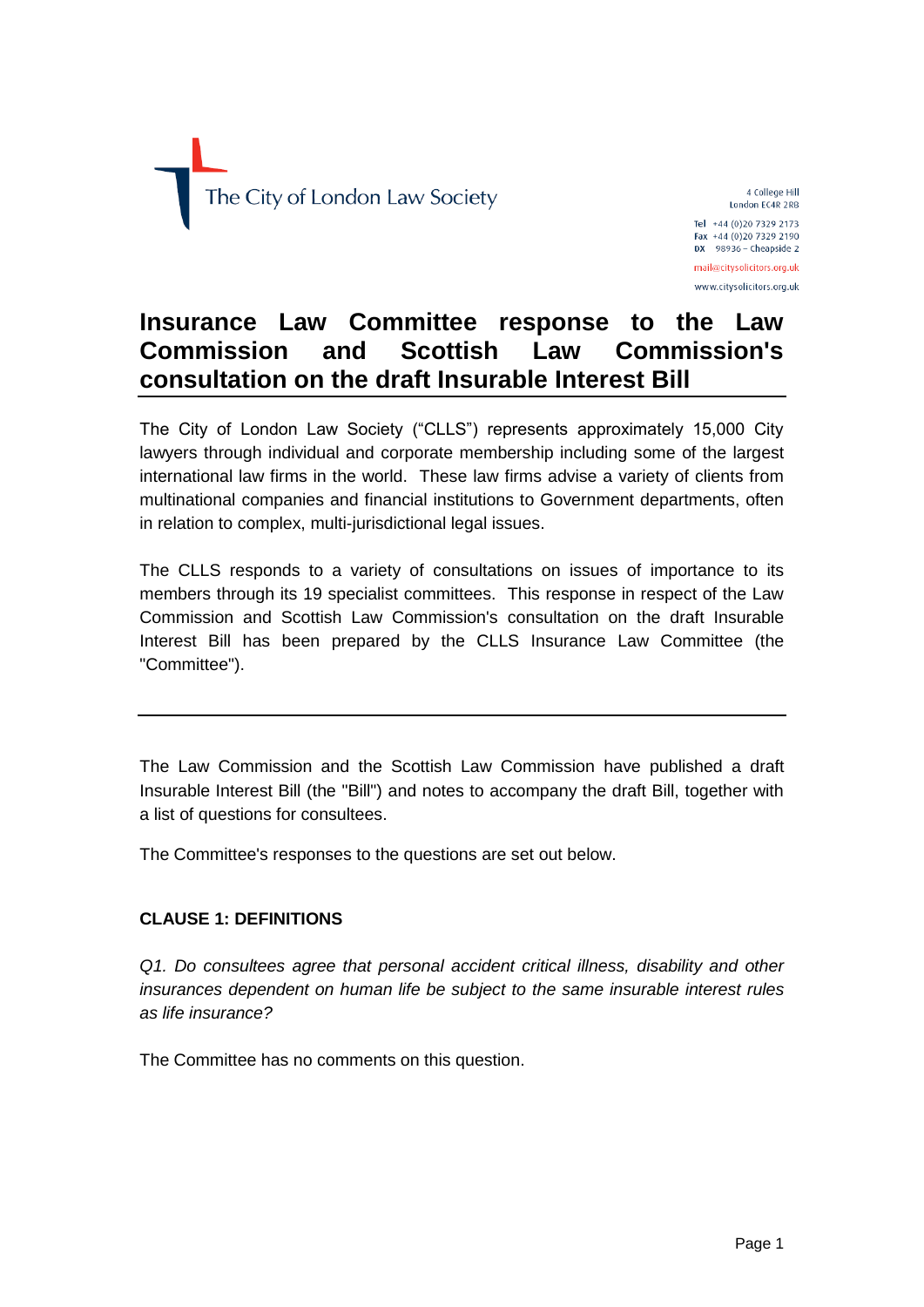*Q2. Do consultees consider that the definition of "life-related insurance" works for insurance-linked investment products, and annuities?*

The Committee considers that the proposed definition of the "insured" is unnecessarily restrictive and might disqualify contracts taken out by a person on behalf of another, for example where pension fund trustees contract through a common investment fund or where there is a requirement for the insurance contract to be issued to a depositary. This concern could be addressed if the definition of "insured" were to be amended to read: "means the party to a contract of insurance who is the insured under the contract or the person for whose benefit the contract is made".

## **CLAUSE 2: LIFE-RELATED INSURANCE**

*Q3. Do consultees consider that this non-exhaustive list is appropriately drawn to cover all the key situations in which an insured should be able take out insurance over another person?*

The Committee is in principle in favour of the non-exhaustive list, although it considers that the incorporation of the non-exhaustive list into the definition of insurable interest is problematic. Previously, the Law Commissions suggested that there would be a definition of "insurable interest", followed by a separate nonexhaustive list.

The Committee considers that conflating the definition with a non-exhaustive list, and repealing all other relevant laws, will create a lacuna in the law. As currently drafted, it is unclear how the courts should establish the existence or otherwise of an insurable interest where none of clause 2(2)(a) to (f) of the draft Bill are satisfied. Accordingly, the Committee recommends that the Bill includes a general definition, in the terms of clause 2(2)(f), and a non-exhaustive list of circumstances where the insurable interest is assumed without having to satisfy the general definition.

The Committee also considers that the non-exhaustive list does not clearly cater for policies taken out by Local Government Pension Schemes ("LGPS"). The administrators of LGPSs are not trustees (although it is considered that they have certain trustee-like responsibilities) and so they would not fit within the test set out in clause 2(2)(d). It is considered by the Committee to be equally undesirable for there to be legal uncertainty over the status of insurance policies taken out by an LGPS, not least given that the relative investment regulations expressly permit an LGPS to invest in a Class III policy.

In addition, the Committee considers that the non-exhaustive list does not clearly cover all cases of group life insurance:

> a. This type of insurance does not always involve a trustee, so it would not necessarily fall within the scope of clause 2(2)(d) of the Bill.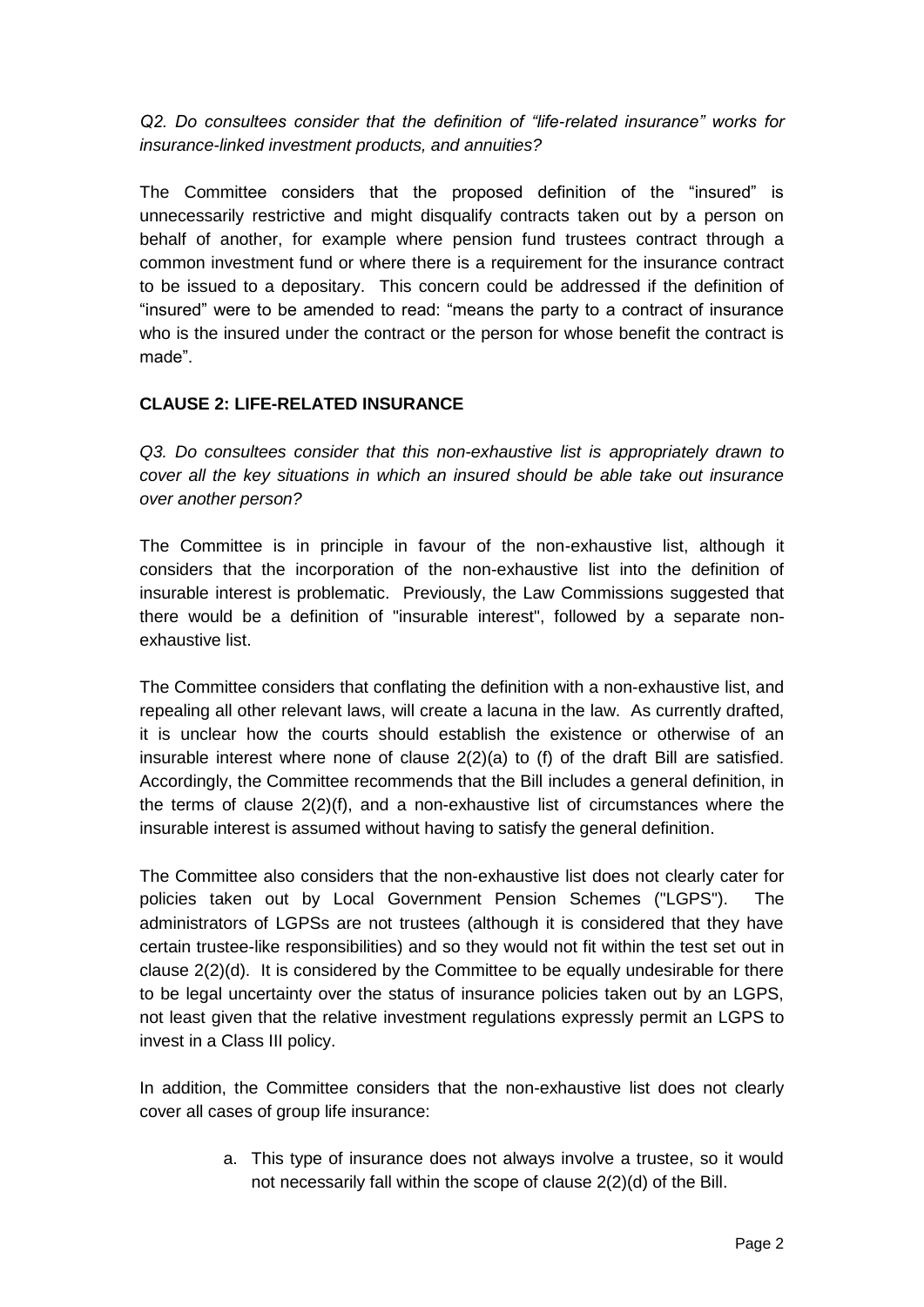b. Employees may join a company after the group policy is taken out, meaning that at the time the policy is taken out, the policyholder lacks an insurable interest in respect of those future employees.

Accordingly, the Committee recommends that the Bill clarifies the position regarding such schemes and suggests that it may be appropriate to add additional examples to clause 2(2) for such schemes.

*Q4. Do consultees agree that the economic loss test is sufficient to ensure that families can ensure parents or grandparents in appropriate situations?*

The Committee has no comments on this question.

*Q5. Are there any negative consequences which this Bill could have on investment linked insurance products compared to the current law?*

The Committee has no comments on this question.

#### **CLAUSE 3: NON-LIFE INSURANCE**

*Q6. Do consultees consider that there are any non-life insurance policies in which the requirement to have an insurable interest at the time of the insured event would be problematic? That is, are there any circumstances in which a non-life policy would, apart from this requirement, pay out in the absence of an insurable interest at the time of the insured event?*

The Committee does not consider that the existence of an insurable interest at the time of the insured event is problematic. However, the drafting of the Bill could result in an insured who fails the test in clause  $3(1)(a)$  having a void contract, even where the insured has an insurable interest at the time of the insured event. This might arise, for example, in an open cargo cover, where the insured neither has nor has in contemplation at inception, an interest in the subject matter in relation to which it suffers the loss.

The Committee considers that a clause should be included in the draft Bill to the effect that if the insured actually has an insurable interest at the time of the insured event, this should be conclusive proof that they had a reasonable prospect of acquiring an interest at the time the contract was entered into. This is consistent with the Commissions' earlier proposals.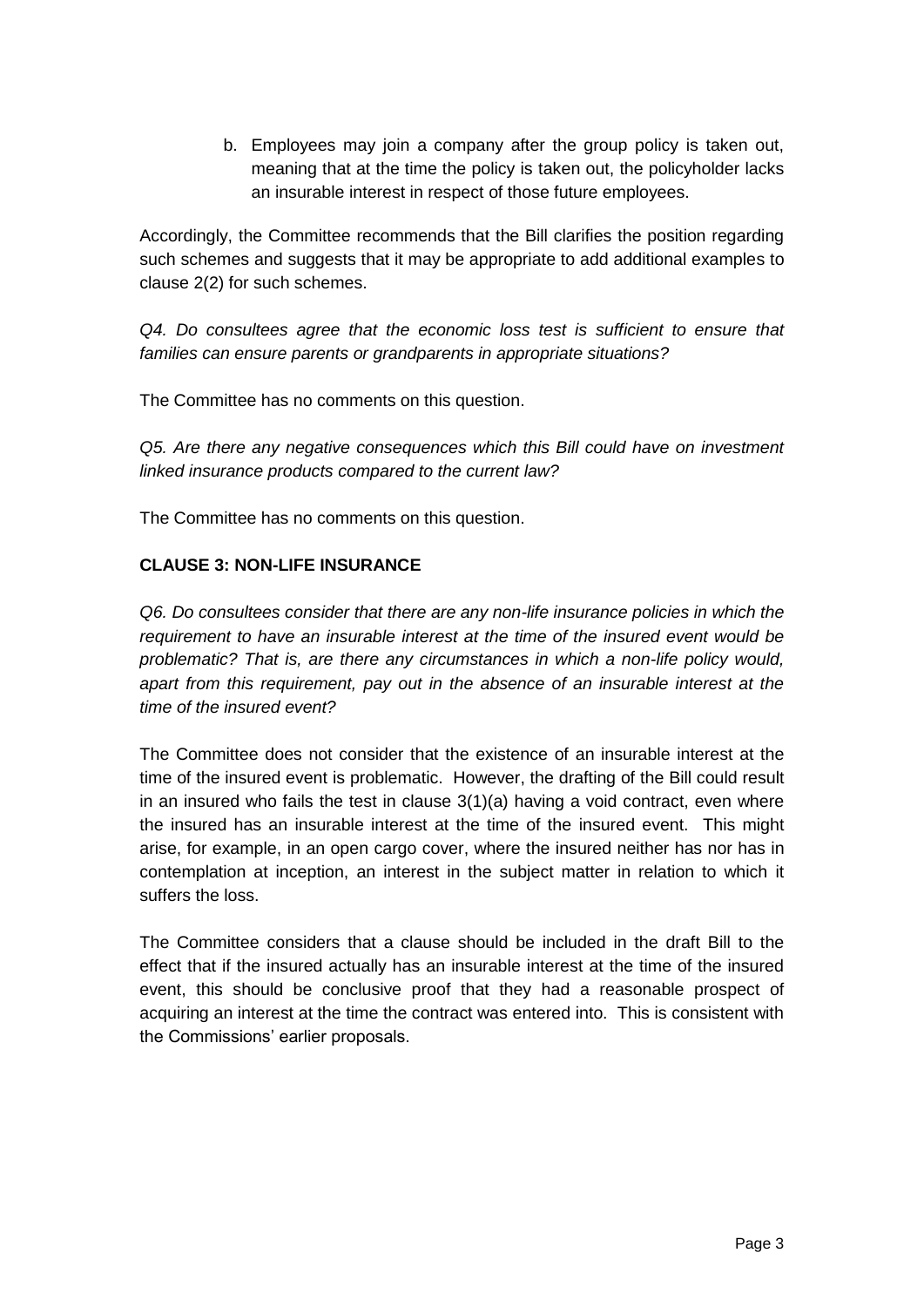*Q7. Do consultees consider that this non-exhaustive list is appropriately drawn to cover all the key situations in which an insured should be able take out non-life insurance?*

In our response to the March 2015 Issues Paper, the Committee expressed its view that there was not a strong enough case to define insurable interest in the context of non-life insurance. We remain of this view.

However, if the Law Commissions do proceed with implementing a definition, we have the following comments:

- (a) as with life insurance, the conflating of the general definition with a nonexhaustive list, together with the repeal of other relevant laws, creates a lacuna. Therefore, there should either be a general definition supplemented by non-exhaustive examples, or the definition of insurable interest should be left to the courts (including preserving earlier case law). A version of clause 3(3)(d) could form the general definition.
- (b) the examples provided in clause 3(3) are insufficiently clearly drafted:
	- i. it is unclear what 'a right' in the subject matter of the insurance means in clause 3(3)(a). It would be preferable to include more expansive wording to refer to a right or interest in the property which is the subject matter of the insurance (as per Lucena v Craufurd);
	- ii. there is no reference to insurable interest where the insured event would give rise to a liability on the part of the insured;
	- iii. it would be preferable for clause 3(3)(d) to refer to the insured having (i) an economic benefit from the preservation of the insured subject matter or (ii) an economic loss on its damage or destruction. We consider that (ii) would include a failure to make an economic gain which would have occurred had the insured event not taken place, and suggest that clause 3(3)(d) states this explicitly.

## **CLAUSE 4: CONSEQUENCES OF THE CONTRACT BEING VOID**

*Q8. Should an exception to the retention of premiums be limited to consumer contracts only, or extended to all cases where it appears that it would be unfair to the insured for the insurer to retain them?*

The Committee has previously considered this issue in its response to the Law Commissions' Paper 10 – *Insurable interest: updated proposals*. The Committee's opinion has not changed from the response to Proposal 4 of this Paper.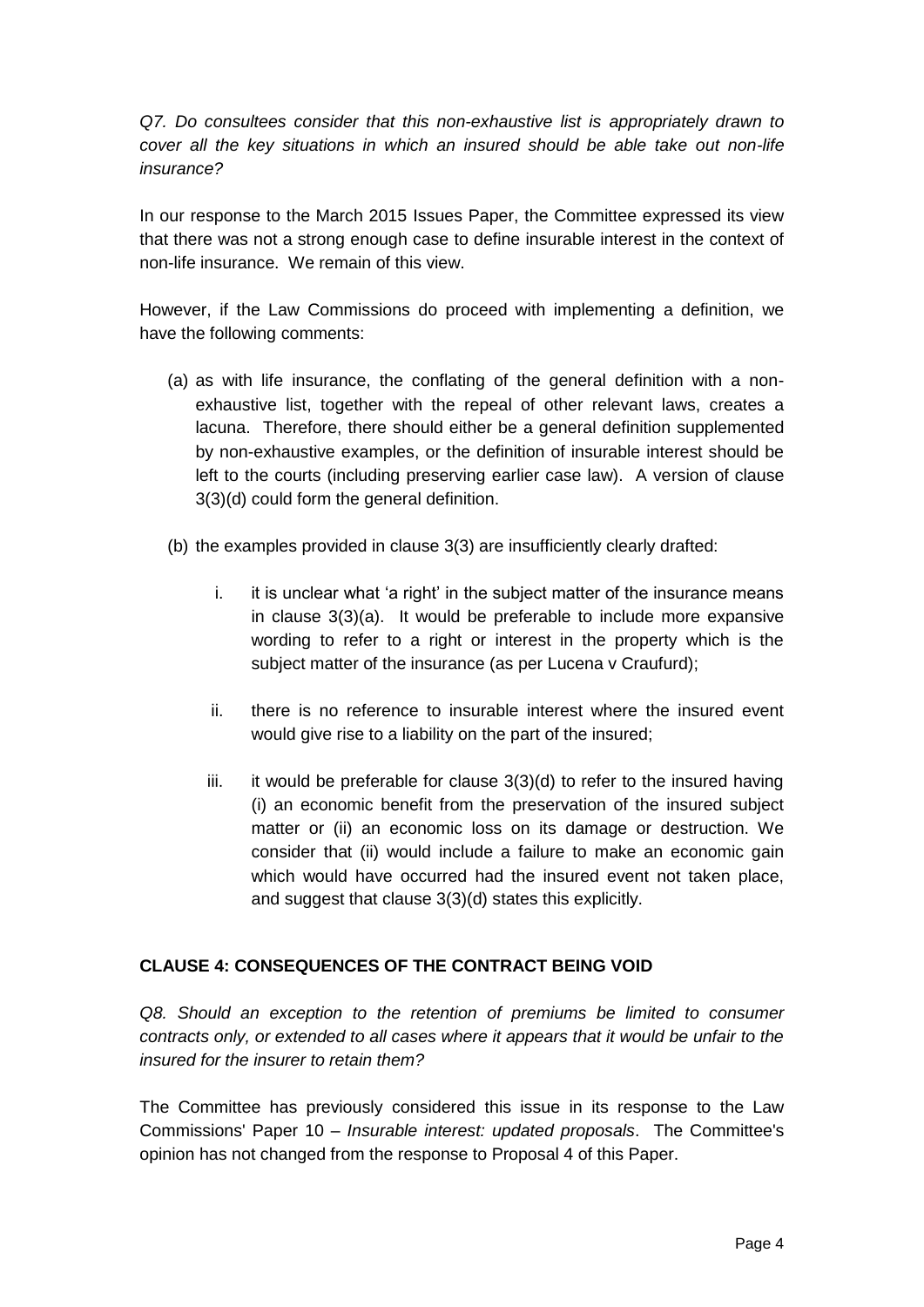The Committee's view is that the premium should not be returned, as the insurer is likely to have altered its position to its detriment in underwriting a risk, such as by holding capital and reserves against the risk and, potentially, having incurred or paid additional outwards reinsurance premium. In doing so, the capacity of the insurer to write other business is likely to have been reduced.

The Committee considers that the Financial Conduct Authority is best-placed to determine the consequences of a consumer making false statements. **GENERAL**

*Q9. Do consultees foresee any significant difficulties in providing that contracts entered into under the old law are not void for lack of insurable interest if the insured would have an insurable interest under the provisions of the draft Bill?*

The Committee has no comments on this question.

*Q10. Do consultees agree that the question of severability is best left to the construction of the contract?*

The Committee has no comments on this question.

## **THE COMMITTEE'S ADDITIONAL COMMENTS**

Clause 5 of the draft Bill proposes that the Bill will replace any other rule of law relating to the requirement of an insurable interest for the purposes of a contract of insurance. The Committee considers that it would be problematic to replace entirely the existing rules of law as regards the definition of an insurable interest, as doing so could introduce confusion into the scope of what is an insurance contract, particularly in the context of derivatives contracts, which are not currently regarded as insurance contracts but might be so regarded following enactment of the Bill. The draft clause 3 further confuses this issue by assuming that there will be contracts of insurance (albeit potentially void) which do not have an insurable interest.

It is important that the requirement to have an insurable interest remains a defining characteristic of an insurance contract. Accordingly, we consider that the Bill should make clear that it amends the law as it stands but does not replace it.

20 May 2016

#### © CITY OF LONDON LAW SOCIETY 2016

All rights reserved. This paper has been prepared as part of a consultation process. Its contents should not be taken as legal advice in relation to a particular situation or transaction.